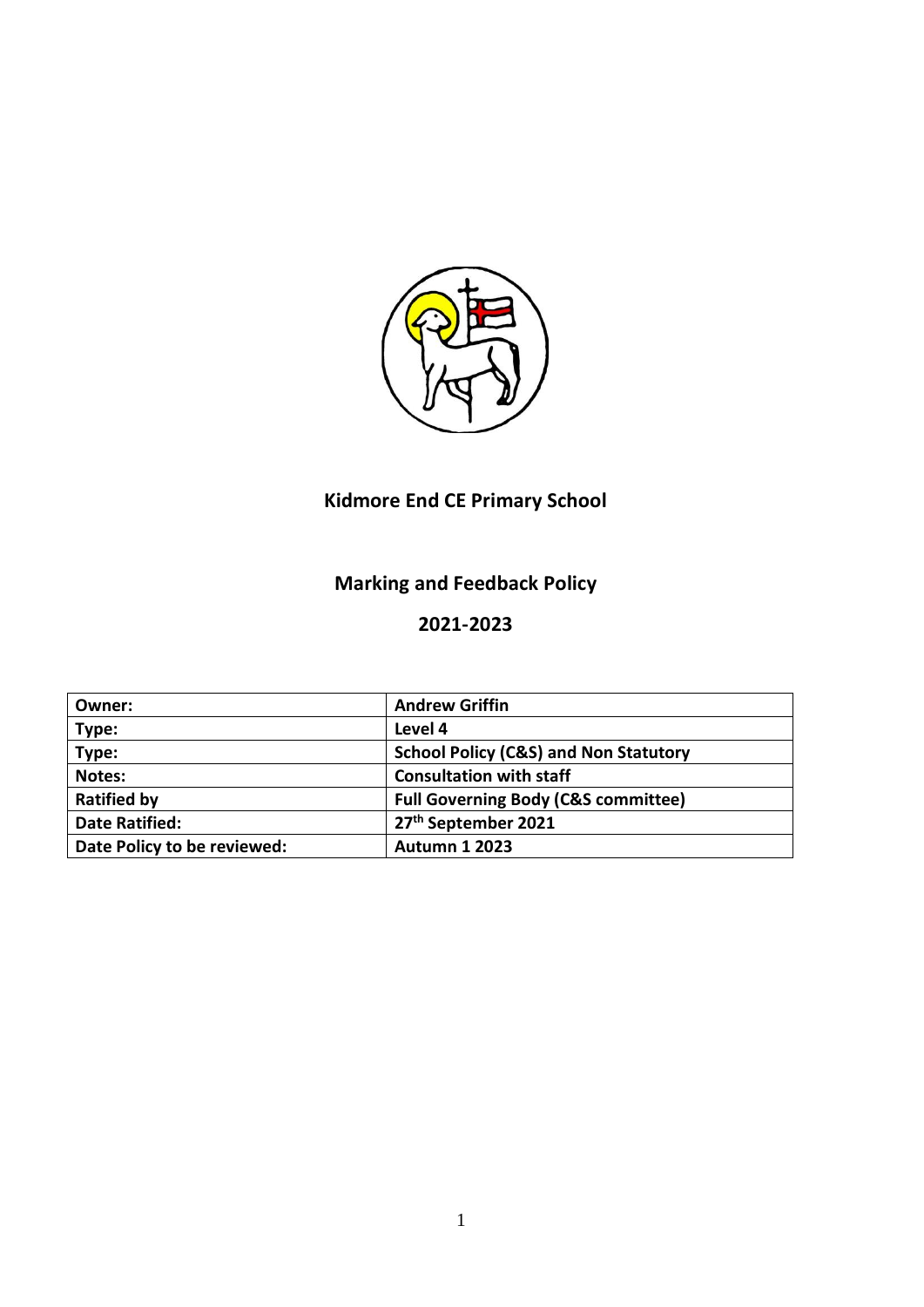# **Marking and Feedback Policy**

# **Marking and Feedback Rationale:**

Research shows that high quality feedback is the most important factor in pupil learning.

Kidmore End CE Primary School is committed to providing relevant and timely feedback to pupils, both orally and written. We mark to show pupils that we value their work and to motivate them, celebrating their success, diagnosing areas for development or next steps and evaluating how well the learning has been understood.

Marking should be a process of creating dialogue with the learner, through which feedback can be exchanged and questions asked; the learner must be actively involved in the process. Finally, we mark to point a way forward, and to help us to inform our planning and set targets for individual pupils.

# **Aims of marking at Kidmore End CE Primary School:**

- Will make clear to children their misconceptions
- Will tell children what their next steps for learning are
- Will inform future planning and teaching opportunities
- Will support assessment of progress
- Provide a consistent approach to marking throughout the school, so pupils are familiar with the methods
- Raise standards by encouraging pupils to have a 'growth mindset' and improve on their last piece of work;
- Create a dialogue between teacher and pupil which will aid progression.

## **Expectations:**

All work in pupil books must be acknowledged and used to inform planning for the next lesson. Teachers should never be delivering a lesson without having reviewed the learning from the previous lesson. Teachers should use green pen to respond.

Focused in-depth marking, where constructive comments give the next steps or a prompt for improvement (including teacher modelling to help consolidate), should be completed regularly in English and Maths.

By 'regularly' we mean at least twice a week, however the school recognises that on some occasions, more frequent marking may be required (e.g. during extended writing over a week).

The main focus of the marking should be against the Learning Intention and Success Criteria. (How fully did the children meet the LI?).

Common repeated misconceptions should be corrected, although these are not the main focus of the marking (the LI and SC is). Common repeated misconceptions may include spelling corrections of key words linked to a theme/text or common exception words, use of grammar and punctuation or mathematical misconceptions.

Pupils should be provided with time to respond to in-depth marking.

In English in Key Stage 2, this should be done in purple pen if using a pen or in pencil, and in Year 2, a coloured pencil. In maths corrections to be made in HB pencil.

In all other subjects, pupil work should be acknowledged prior to the next lesson with misconceptions addressed (including topic related spellings and subject specific information).

Marking should be focused on the Learning Intention and should include a question to encourage reflection, extend learning and/or challenge thinking in half of the lessons.

Any evidence of misconceptions should be documented in planning and addressed in the next lesson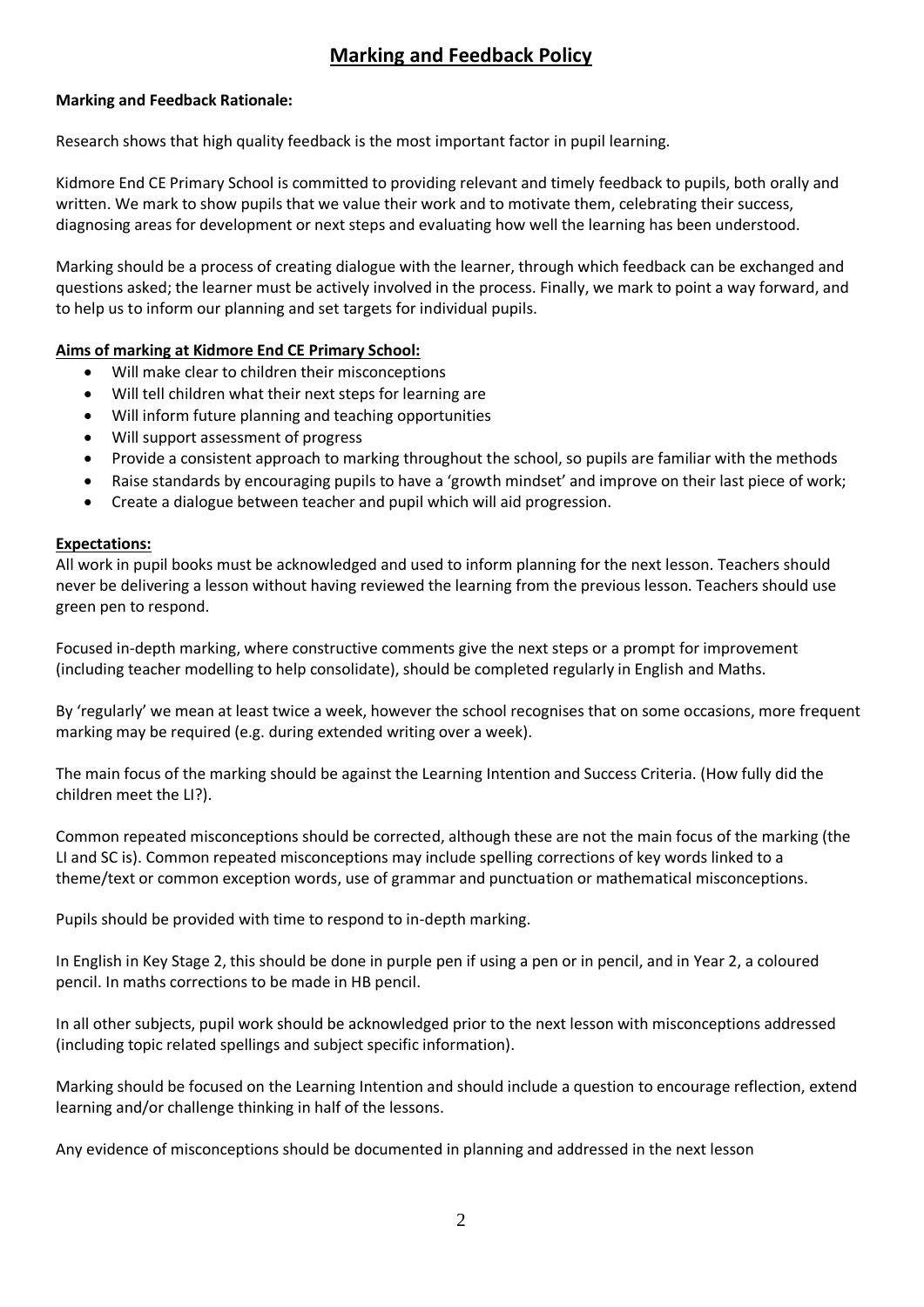#### **What will we do to meet our aims?**

- Where required provide children with focused marking which provides the child with more in depth support or feedback to support their next steps in learning.
- Evidence of focused marking can also be represented by verbal feedback (V), teacher conferencing or addressing a misconception or learning point through annotation in planning
- Plan time for the identified children to respond to their focused marking ie during lesson introduction.
- Time for staff to respond to the children about key issues raised in next steps marking within the lesson (eg. "did anyone else find this difficult?")
- Ensure new staff understand the marking policy through the induction programme
- Staff are able to use a range of individual tools eg stamps or stickers to acknowledge good work including the use of praise
- Comments should be pertinent to learning.

## **Self and Peer Assessment:**

We recognise the importance self-assessment and peer-assessment when it is purposeful and genuine. It is important to note that self and peer assessment should be used appropriately.

Peer-assessment and self-assessment should be introduced to pupils during Year 2, depending on the ability of a child. Peer assessment should be verbal.

It is our aim for children to be able to self-assess and check their own work, identifying areas for improvement from Year 2, using pencil initially and then purple pen. Children who are still writing in pencil should use a coloured pencil for self-assessment or when responding to the marking.

## **Tracking pupil performance – pupil progress:**

The school is firmly committed to ensuring that all pupils make at least expected progress from their respective starting points. Their performance is tracked by the class teacher, middle leaders and the senior leadership team.

Data is collected using Target Tracker and analysed by teachers and leaders. This informs future line management and pupil progress meetings.

## **Targets and target setting - Pupil performance targets:**

Data targets are set between the headteacher and class teachers. Targets should be both aspirational, ambitious and realistic, taking prior attainment into account. The teacher's level of expectation for pupils should be very high.

Extensive research demonstrates that it is a teacher's ambition for a pupil which raises that pupil's expectations and leads to higher standards being achieved.

## **Assessing Pupils with SEND:**

Pupils with SEND are assessed as part of the regular assessment cycle for all pupils. Most pupils with SEND will be assessed using the assessment bands explained above B, WT, EXP, GD), however some alternative assessments may be used for some pupils working well below their age-related expectations.

Pupils with SEND in the Early Years Foundation Stage will be assessed using the Development Matters continuum.

#### **Assessment in the Early Years:**

Assessment in the Early Years is continuous and involves adults making focused observations of pupils, using and recording significant points of development as well as next steps across all areas of learning. At the end of the summer term, the attainment of pupils in the reception year is recorded through using the Early Learning Goals.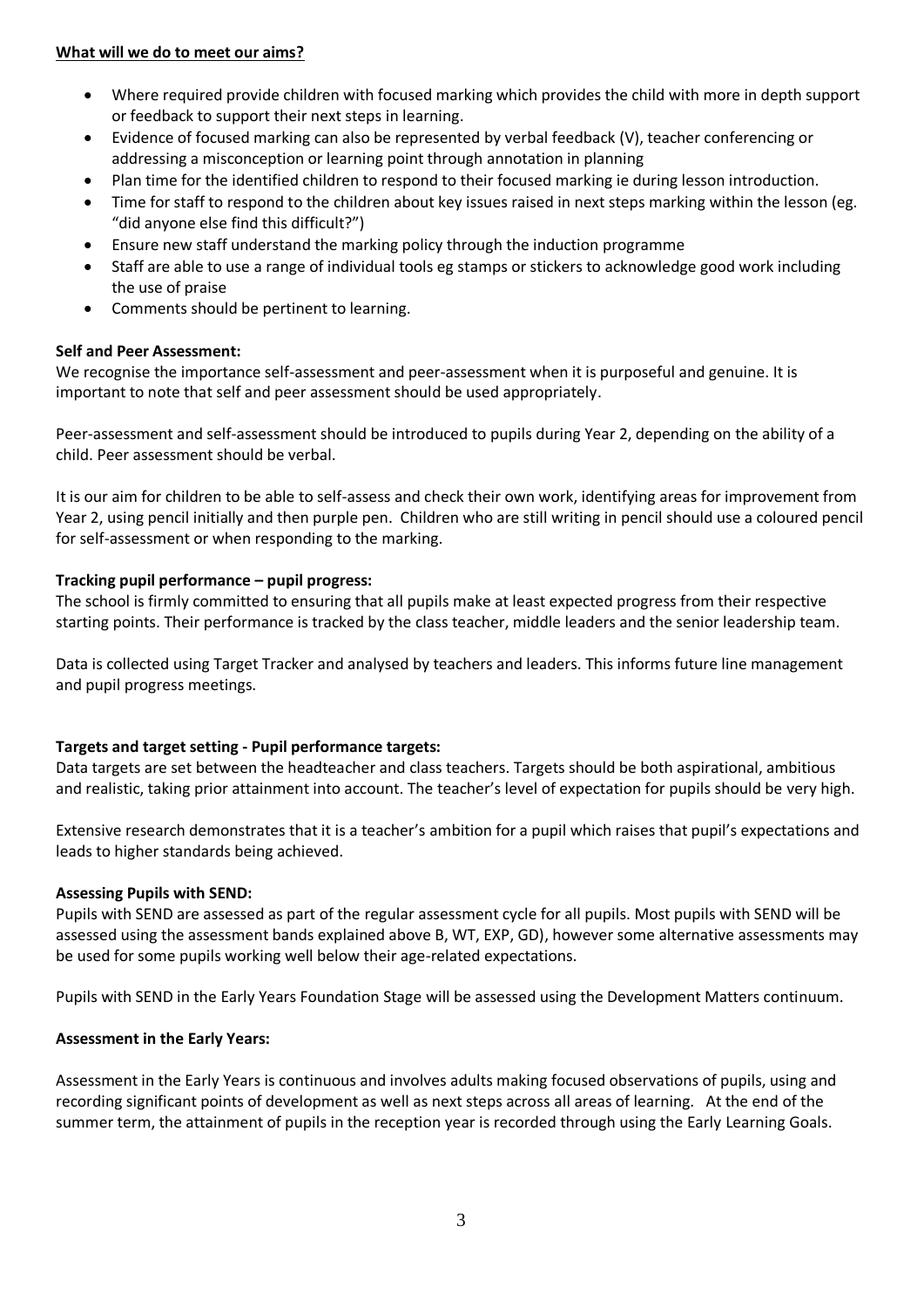# **All year groups' assessments during the year will be recorded within Target Tracker.**

#### **How will staff mark:**

All marking by teachers and staff should be completed in green pen.

Next Steps (NS) marking

- Next Steps marking should be linked specifically to the learning intention of the lesson and it should highlight at least one area where the child has been successful in meeting the Learning Intention e.g. I like the way you have used powerful adjectives to create atmosphere
- Next Steps marking may show a next step for learning. This will begin with the code: **NS** Children will respond to the NS marking using a coloured pencil in KS1 or by using a purple pen or coloured pencil in KS2.
- Where a child is still working towards meeting a learning intention, misconceptions may be addressed in one of three ways:
	- -a reminder prompt (see appendix)
	- -a scaffolded prompt (see appendix)
	- -an example prompt (see appendix)
- A written record of a conversation with a child (V) would count as NS marking, with a clear explanation of how the child was guided in understanding their own progress.

It is expected that as a result of NS marking, feedback will be given to groups or the whole class, if appropriate, in relation to any shared misconceptions identified. This could also be addressed through the use of a working wall, whole class or guided group sessions to address a misconception.

#### Short marking

- The purpose of short marking is:
	- -to give staff an overview of children's progress within a lesson
	- -to show children and parents that a child's work is valued
	- -to provide a record of how that work was completed (i.e. independent, adult support, etc)
- A code will be used when short marking
- The learning intention will be ticked
- Support staff will initial work marked with short codes
- Supply teachers to write 'supply'
- Copies of the short marking codes will be:
	- -in children's work books
	- -given to supply staff (copy attached to proforma on network)
	- -on display in each classroom

If a child is away please ensure that their book is marked with 'absent' and write the short date.

All marking will be monitored by leadership or subject leaders every half term. The monitoring will focus on a range of books across a range of subjects.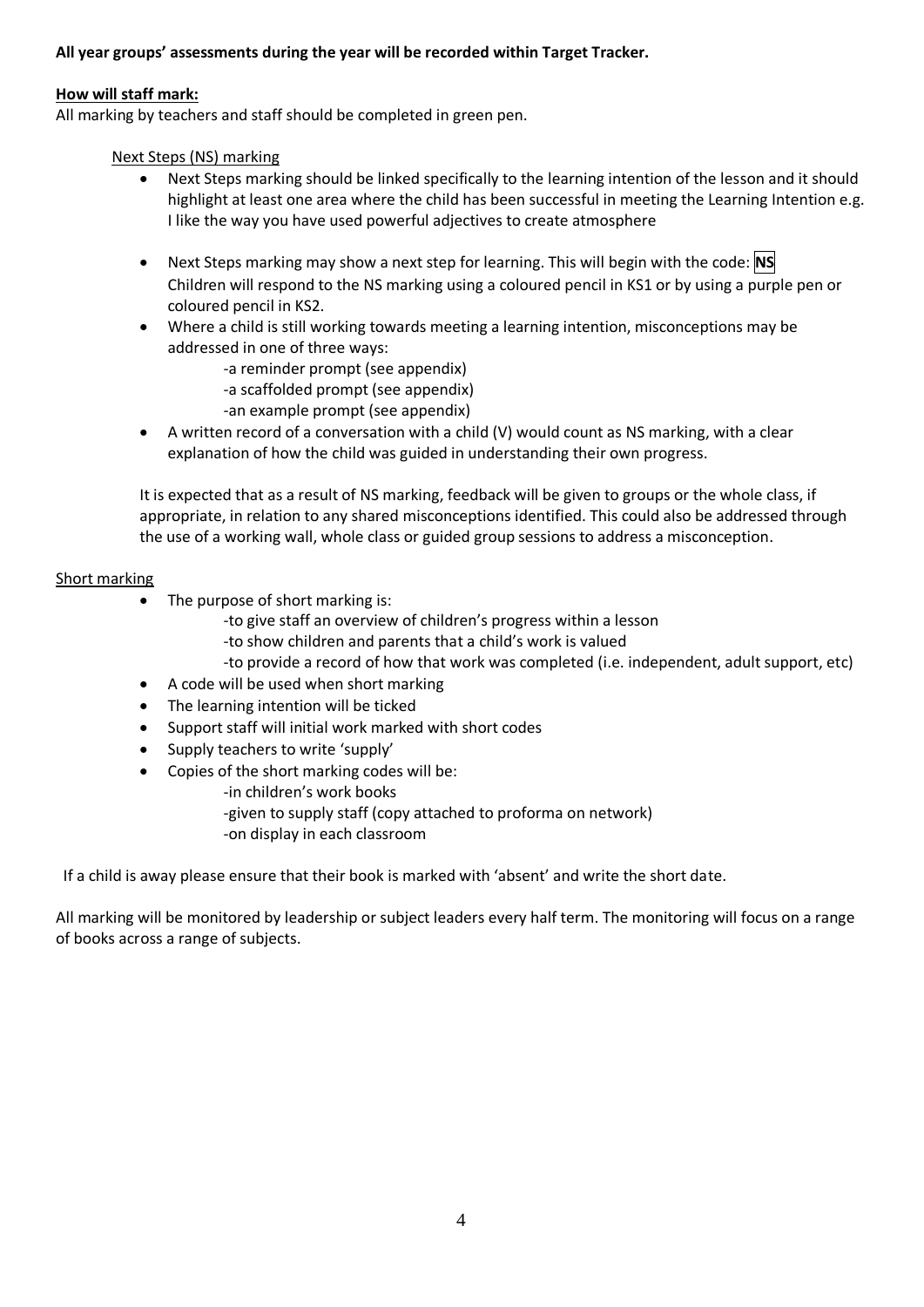## **Short Marking Appendix**

(A copy of this appendix will be:

-attached to the marking policy

-displayed as a poster in classrooms

-stuck into front of children's core subject exercise books

-attached to supply staff planning proforma, and should be given to supply staff with their planning

| Marking symbols- Sept 2021 KS2                         | Marking symbols- Sept 2021 KS1                                                                          |
|--------------------------------------------------------|---------------------------------------------------------------------------------------------------------|
| <b>Codes in Books and Lessons</b>                      | <b>Codes in Books and Lessons</b>                                                                       |
| $LI$ – learning Intention                              | $LI$ – learning intention                                                                               |
| SC - success criteria                                  | SC-Success criteria                                                                                     |
|                                                        |                                                                                                         |
| <b>Marking Codes</b>                                   | <b>Marking Codes</b>                                                                                    |
| $V = V$ verbal (we talked this through -with written   | $V = V$ verbal (we talked this through – with written                                                   |
| explanation)                                           | explanation)                                                                                            |
| $LI\checkmark$ = you've met the learning intention     | $LI\checkmark$ = you've met the learning intention                                                      |
| $I =$ you worked independently                         | $I =$ you worked independently                                                                          |
| $S =$ you worked with Adult support                    | $S =$ you worked with Adult support                                                                     |
| NS - respond to next steps from the teachers marking.  | NS - Respond to your teacher's marking                                                                  |
|                                                        |                                                                                                         |
|                                                        |                                                                                                         |
| <b>Next Steps Marking Symbols</b>                      | <b>Next Steps Marking Symbols</b>                                                                       |
| √√= what went well in your work                        | VV= what went well in your work                                                                         |
| $NS = Next steps$                                      | $NS = Next steps$                                                                                       |
| $\frac{1}{2}$ = New paragraph                          | $SP = spelling$                                                                                         |
| $SP = spelling$                                        |                                                                                                         |
|                                                        |                                                                                                         |
| <b>Self Assessment</b>                                 | <b>Self Assessment</b>                                                                                  |
|                                                        |                                                                                                         |
|                                                        | In KS 1 thumbs up, thumbs down.                                                                         |
| = I am not confident with this work. I feel I          | In Year 2 they will work towards using triangles.                                                       |
| need help to meet the LI                               | = I am not confident with this work. I feel I need help                                                 |
|                                                        | to meet the LI                                                                                          |
| = I understand the LI but I feel I would like to       |                                                                                                         |
|                                                        |                                                                                                         |
|                                                        |                                                                                                         |
| work on this some more                                 | = I understand the LI but I feel I would like to work on                                                |
|                                                        | this some more                                                                                          |
| = I am confident with this work.                       |                                                                                                         |
| I feel I have met the LI                               | = I am confident with this work.                                                                        |
|                                                        | I feel I have met the LI                                                                                |
| Children should use purple pen or pencil to respond to |                                                                                                         |
| marking.                                               | Children should use purple or coloured pencil to respond to                                             |
| Children to self-mark in purple pen.                   | marking.                                                                                                |
|                                                        |                                                                                                         |
| Teachers to mark in green pen.                         | Children to self-mark in coloured pencil.                                                               |
|                                                        |                                                                                                         |
| Supply and Cover teachers to use short code only and   | Teachers to mark in green pen.                                                                          |
| to write "Supply" or Cover teacher's initials next to  |                                                                                                         |
| the marking.                                           | Supply and Cover teachers to use short code only and to write                                           |
|                                                        | "Supply" or Cover teacher's initials next to the marking.                                               |
| Teachers to write "absent/music lesson" where the      |                                                                                                         |
| child has missed the lesson or part of a lesson.       | Teachers to write "absent"/"music lesson" where the child<br>has missed the lesson or part of a lesson. |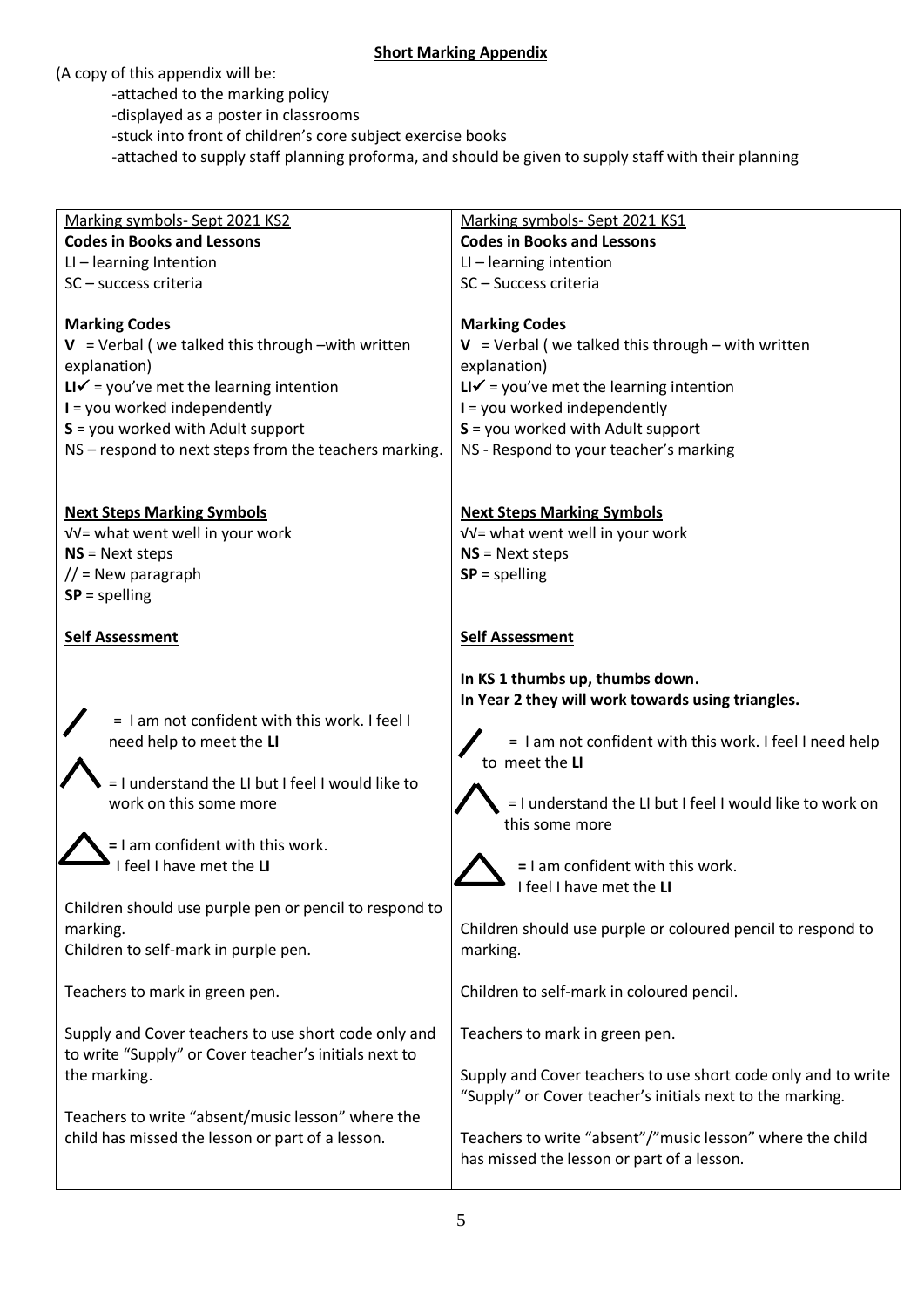#### **Early Years Foundation Stage**

At Kidmore End we approach marking and feedback as an essential tool for planning, assessment, evaluation and learning. It is important to provide constructive feedback to children, focusing on success and next steps needed to move children's learning forward. Through this we are able to acknowledge successes, promote pride in personal achievement and improve standards of teaching and learning.

With the practical nature of learning within the EYFS and the larger number of staff in each classroom, it is essential that marking be consistent across the EYFS and across the school.

Much of pupils work in the EYFS is practical and the marking of work is only a small component of the feedback role of EYFS staff. The majority of feedback is given orally, where through carefully planned questioning children are given next steps to move their learning forward.

The purposes of our feedback policy are to:

- Aid learning
- Assist in assessing and informing planning
- **•** Encourage and promote pride in achievements
- Motivate pupils and promote a positive attitude to learning
- Promote professional discussions between EYFS staff
- Ensure consistency between all staff members responsible for giving feedback

#### **How do we mark children's work and give feedback to move learning forward?**

Within the EYFS there are numerous opportunities for effective marking and feedback:

- Written comments on pieces of work
- Constructive comments during and after practical activities (This will be indicated by the use of a sticker or stamp on children's work and on short observations where a next step has been given)
- Observation records
- Professional discussions between EYFS staff

With the increased number of staff responsible for feedback and marking in the EYFS, it is important that it is clear which member of staff and has given written or oral feedback. This will be shown by members of staff initialling feedback on written pieces of work and initialling observations. Staff will identify if a child's work was completed independently or with support.

Supply staff should also initial any written feedback or comments collected through observation.

#### **EYFS Marking Code**

AI = Adult Initiated I = Independent NS= Next Steps V = Verbal feedback given S = support